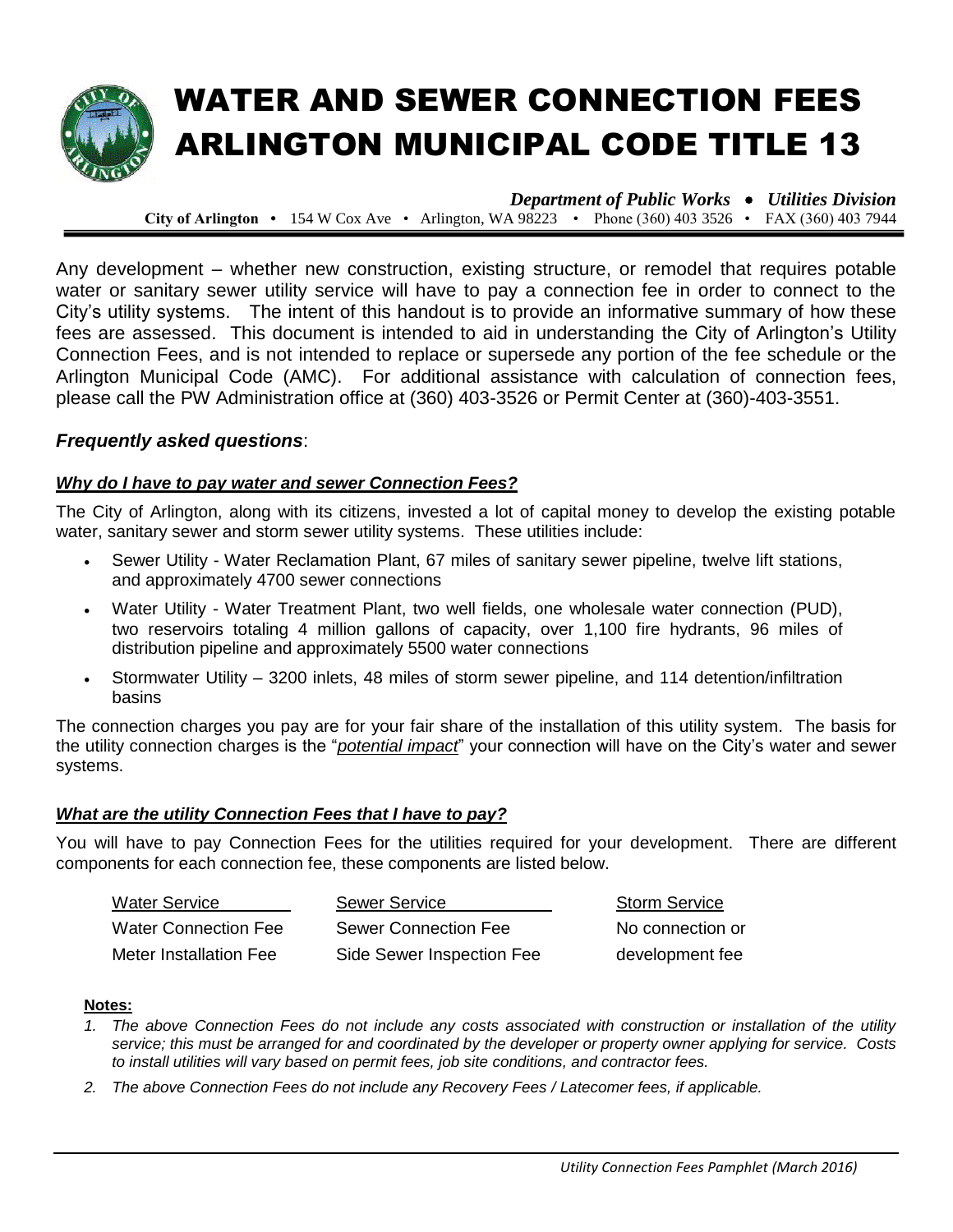### *What should I do with my current on site well and septic system?*

A condition of connecting to City water and sewer services requires all wells and septic systems to be decommissioned in accordance with state and Snohomish County regulations (Arlington Municipal Code Chapter 13 Sec.13.32.040 and 13.32.100). Proof of decommissioning per Department of Ecology standards and evidence of inspection and acceptance by Snohomish Health District must be provided to City of Arlington Utilities Division before service can be activated.

### *Can I connect to utility services if I live outside city limits?*

Water is available to connect to within Arlington's water service area and is the same cost as if you lived inside city limits but sewer service is currently not available outside city limits per the AMC. There are additional permits that may be required, for example, a Utility Extension Agreement, Snohomish County ROW permit, etc. Contact the Permit Center for information regarding this process at 360-403-3551.

#### *If I already have utility service, can I get a credit?*

Yes, once you pay a connection fee, you have bought into the City's utility system. A credit will be issued for the equivalent water or sewer connection(s) only – there is no cash refund for a disconnected utility service. No service credit will be allowed for services discontinued for 5 years or more (Arlington Municipal Code Chapter 13 Sec.13.04.060 (o).

# *How do I calculate my Water and Sewer Connection charges?*

Charges are calculated based on the water meter size. The building official will determine the size of the meter by the total fixture count submitted on the plumbing permit. See below table.

# *Can I get an estimate of my Water and Sewer Connection charges?*

Yes, you may call the PW Office at (360) 403-3526 or the Permit Center at 360-403-3551 for an estimation of water and sewer connection charges.

#### *What are the current Water and Sewer Connection charges?*

The connection charges are found in the Arlington Municipal Code (AMC) chapter 13.12.230 through 13.12.260. The current Connection Fee charges are listed in the following tables:

|                   | <b>Water Meter</b><br><b>Installation Fee</b> |                         | <b>Water / Sewer Connection Fees</b> |                                          |                                                |
|-------------------|-----------------------------------------------|-------------------------|--------------------------------------|------------------------------------------|------------------------------------------------|
| <b>Meter Size</b> | Fee                                           | <b>Meter Size</b>       | <b>Fixture Count</b>                 | <b>Water Connection</b><br><b>Charge</b> | <b>Sewer Connection</b><br><b>Charge</b>       |
| $5/8$ "           | \$720.00                                      | $5/8"$ - $\frac{3}{4}"$ | $0 - 37$                             | \$6,868.00                               | \$4,840.00                                     |
| 1"                | \$1,080.00                                    | 1"                      | $37.5 - 89$                          | \$17,244.00                              | \$12,099.00                                    |
| $1 - 1/2$ "       | \$1,580.00                                    | $1 - 1/2$ "             | $89.5 - 286$                         | \$34,488,00                              | \$24,199.00                                    |
| 2"                | \$2,230.00                                    | 2"                      | $286.5 - 532$                        | \$55,181.00                              | \$38,720.00                                    |
| 3"                | \$4,250.00                                    | 3"                      | $532.5 - 1,300$                      | \$110,362.00                             | Fee to be based on                             |
| 4"                | \$6,770.00                                    | 4"                      | $1,300.5 - 3,600$                    | \$172,441.00                             | fixture discharge count<br>and 300 GPD equiv.; |
| 6                 | Call for cost                                 | 6                       | $3,600.5 - 8,200$                    | \$344,883.00                             | 1 ERU at \$4,840                               |